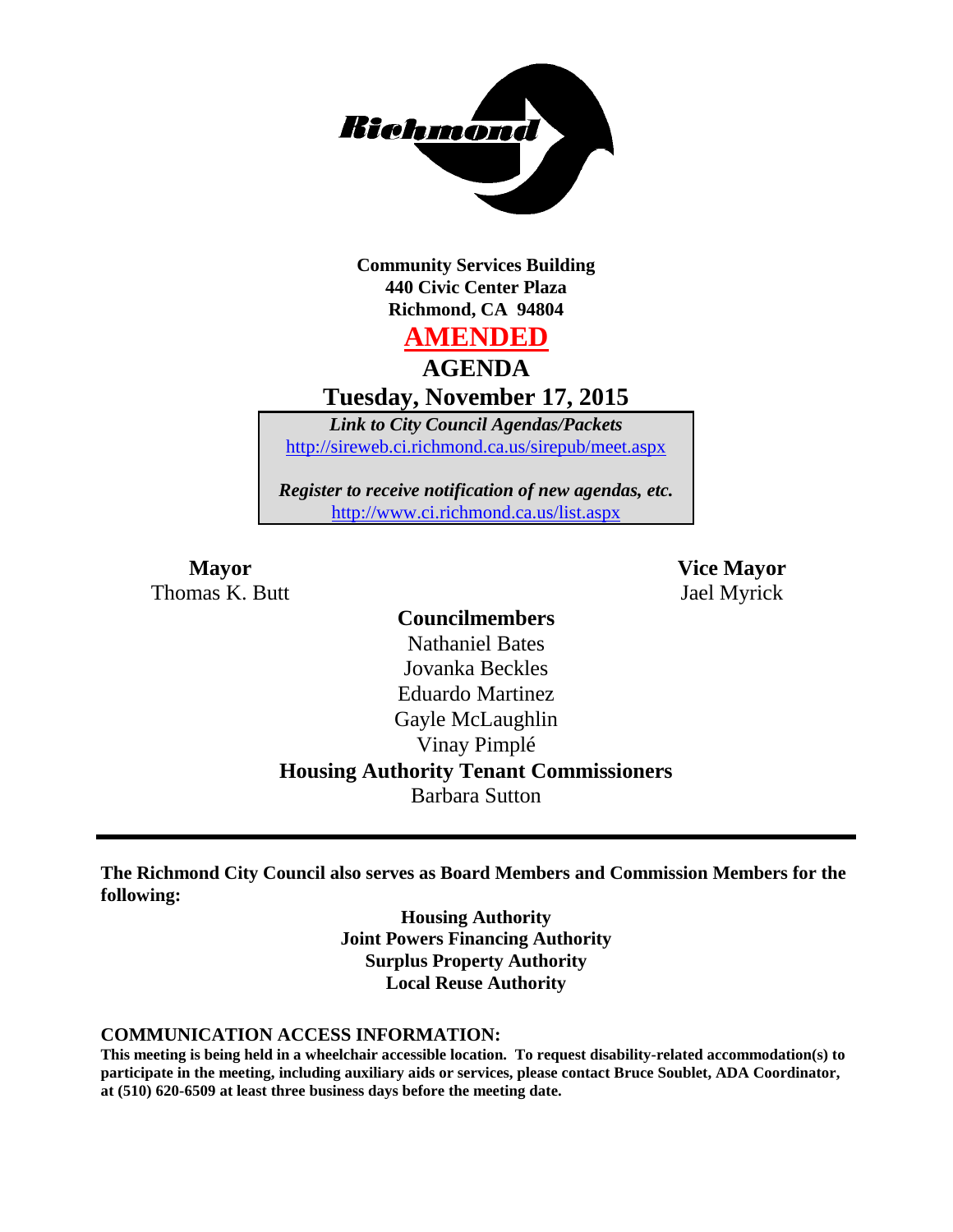# **MEETING PROCEDURES**

The City of Richmond encourages community participation at its City Council meetings and has established procedures that are intended to accommodate public input in a timely and time-sensitive way. As a courtesy to all members of the public who wish to participate in City Council meetings, please observe the following procedures:

**PUBLIC COMMENT ON AGENDA ITEMS:** Anyone who desires to address the City Council on items appearing on the agenda must complete and file a pink speaker's card with the City Clerk **prior** to the City Council's consideration of the item. Once the City Clerk has announced the item, no person shall be permitted to speak on the item other than those persons who have submitted their names to the City Clerk. Your name will be called when the item is announced for discussion. **Each speaker will be allowed TWO (2) MINUTES to address the City Council on NON-PUBLIC HEARING items listed on the agenda.**

**OPEN FORUM FOR PUBLIC COMMENT:** Individuals who would like to address the City Council on matters not listed on the agenda or on items remaining on the consent calendar may do so under Open Forum. All speakers must complete and file a pink speaker's card with the City Clerk **prior** to the commencement of Open Forum. The amount of time allotted to individual speakers shall be determined based on the number of persons requesting to speak during this item. **The time allocation for each speaker will be as follows:** 15 or fewer speakers, a maximum of 2 minutes; 16 to 24 speakers, a maximum of 1 and one-half minutes; and 25 or more speakers, a maximum of 1 minute.

#### **SPEAKERS ARE REQUESTED TO OCCUPY THE RESERVED SEATS IN THE FRONT ROW BEHIND THE SPEAKER'S PODIUM AS THEIR NAME IS ANNOUNCED BY THE CITY CLERK.**

**CONSENT CALENDAR:** Consent Calendar items are considered routine and will be enacted, approved or adopted by one motion unless a request for removal for discussion or explanation is received from the audience or the City Council. A member of the audience requesting to remove an item from the Consent Calendar must first complete a speaker's card and discuss the item with a City staff person who has knowledge of the subject material, prior to filing the card with the City Clerk and **prior** to the City Council's consideration of Agenda Review. An item removed from the Consent Calendar may be placed anywhere on the agenda following the City Council's agenda review.

**CONDUCT AT MEETINGS:** Richmond City Council meetings are limited public forums during which the City strives to provide an open, safe atmosphere and promote robust public debate. Members of the public, however, must comply with state law, as well as the City's laws and procedures and may not actually disrupt the orderly conduct of these meetings. The public, for example, may not shout or use amplifying devices, must submit comment cards and speak during their allotted time, may not create a physical disturbance, may not speak on matters unrelated to issues within the jurisdiction of the City Council or the agenda item at hand, and may not cause immediate threats to public safety.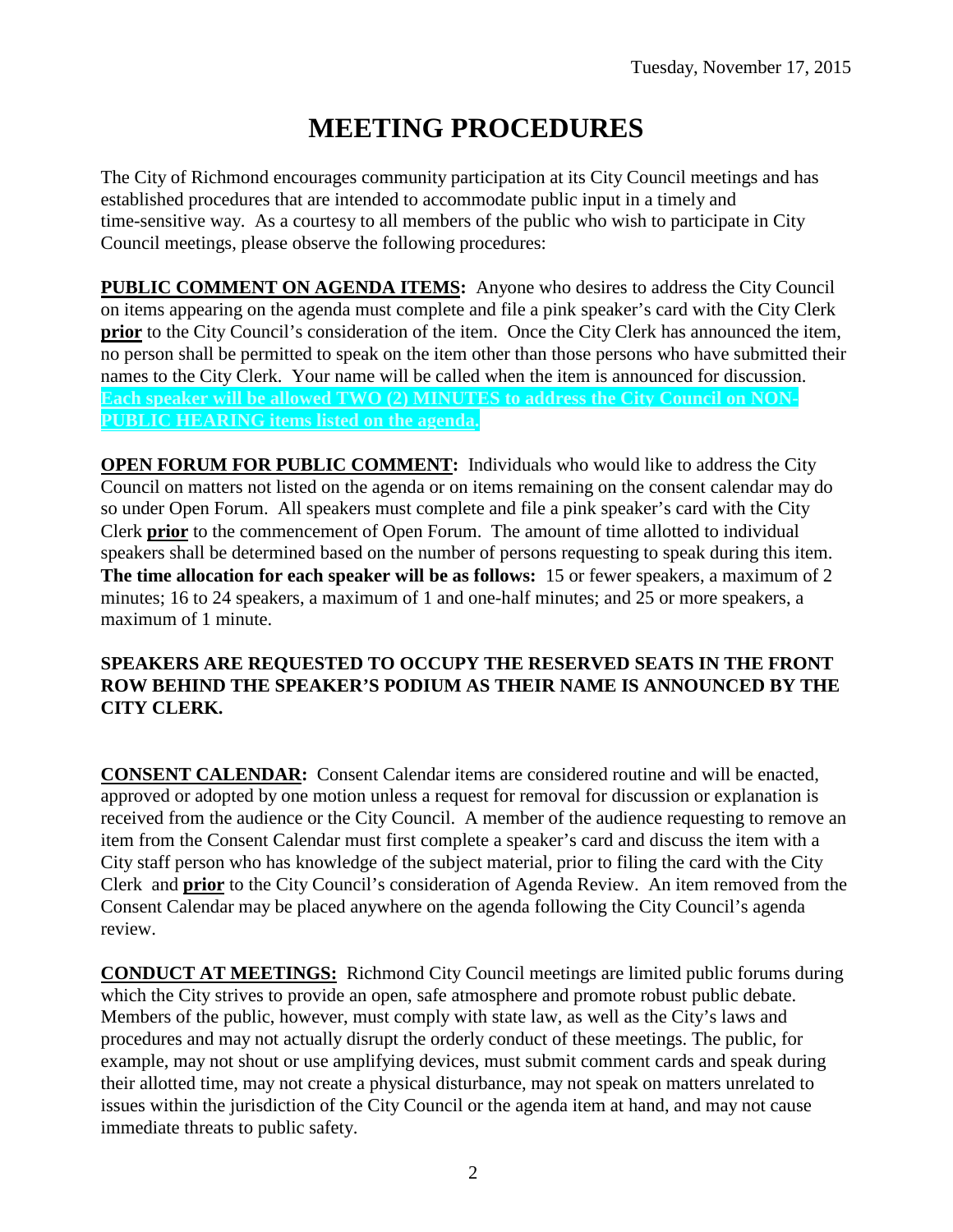**CITY HARASSMENT POLICY:** The City invites public comment and critique about its operations, including comment about the performance of its public officials and employees, at the public meetings of the City Council and boards and commissions. However, discriminatory or harassing comments about or in the presence of City employees, even comments by third parties, may create a hostile work environment, if severe or pervasive. The City prohibits harassment against an applicant, employee, or contractor on the basis of race, religious creed, color, national origin, ancestry, physical disability, medical condition, mental disability, marital status, sex (including pregnancy, childbirth, and related medical conditions), sexual orientation, gender identity, age or veteran status, or any other characteristic protected by federal, state or local law. In order to acknowledge the public's right to comment on City operations at public meetings, which could include comments that violate the City's harassment policy if such comments do not cause an actual disruption under the Council Rules and Procedures, while taking reasonable steps to protect City employees from discrimination and harassment, City Boards and Commissions shall adhere to the following procedures. If any person makes a harassing remark at a public meeting that violates the above City policy prohibiting harassment, the presiding officer of the meeting may, at the conclusion of the speaker's remarks and allotted time: (a) remind the public that the City's Policy Regarding Harassment of its Employees is contained in the written posted agenda; and (b) state that comments in violation of City policy are not condoned by the City and will play no role in City decisions. If any person makes a harassing remark at a public meeting that violates the above City policy, any City employee in the room who is offended by remarks violating the City's policy is excused from attendance at the meeting. No City employee is compelled to remain in attendance where it appears likely that speakers will make further harassing comments. If an employee leaves a City meeting for this reason, the presiding officer may send a designee to notify any offended employee who has left the meeting when those comments are likely concluded so that the employee may return to the meeting. The presiding officer may remind an employee or any council or board or commission member that he or she may leave the meeting if a remark violating the City's harassment policy is made. These procedures supplement the Council Rules and Procedures relating to disruption of orderly conduct at Council meetings.

Any law enforcement officer on duty or whose service is commanded by the presiding officer shall be Sergeant-at-Arms of the Council meetings. He/she, or they, shall carry out all orders and instructions given by the presiding officer for the purpose of maintaining order and decorum at the Council meetings (City Council Rules of Procedure and Order Section III F, RMC Section 2.12.030).

**\*\*\*\*\*\*\*\*\*\*\*\*\*\*\*\*\*\*\*\*\*\*\*\*\*\*\*\*\*\*\*\*\*\*\*\*\*\*\*\*\*\*\*\*\*\*\*\*\*\*\*\*\*\*\*\*\*\***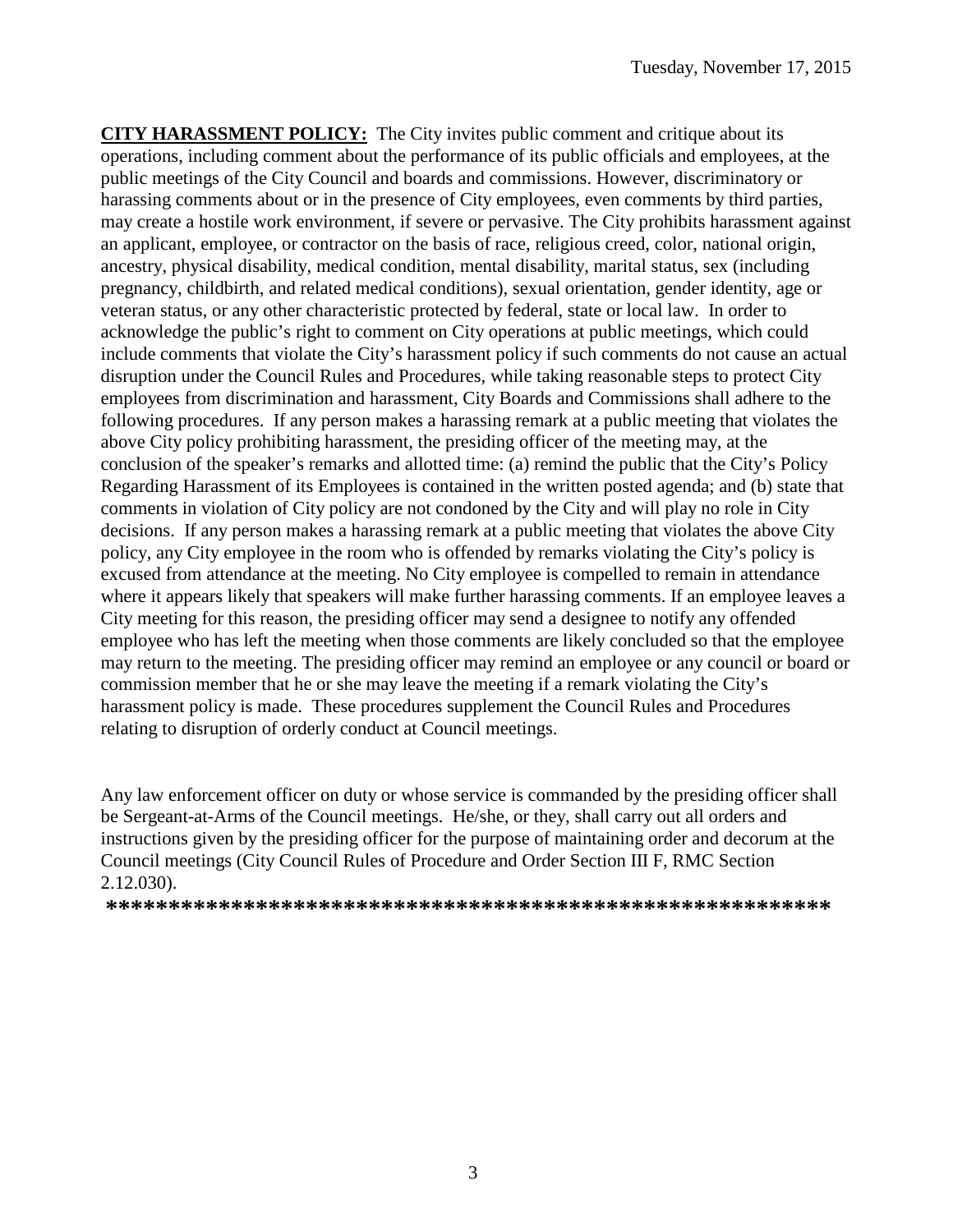# **OPEN SESSION TO HEAR PUBLIC COMMENT ON CLOSED SESSION ITEMS**

5:30 p.m.

- **A. ROLL CALL**
- **B. PUBLIC COMMENT**

#### **C. ADJOURN TO CLOSED SESSION**

## **CLOSED SESSION**

Shimada Room of the Community Services Building

#### **A. CITY COUNCIL**

**A-1.** CONFERENCE WITH LEGAL COUNSEL - EXISTING LITIGATION (Subdivision [a] of Government Code Section 54956.9):

Sipple vs. City of Alameda et al

**A-2.** CONFERENCE WITH LEGAL COUNSEL - ANTICIPATED LITIGATION (Significant exposure to litigation pursuant to Subdivision (b) of Government Code Section 54956.9):

One case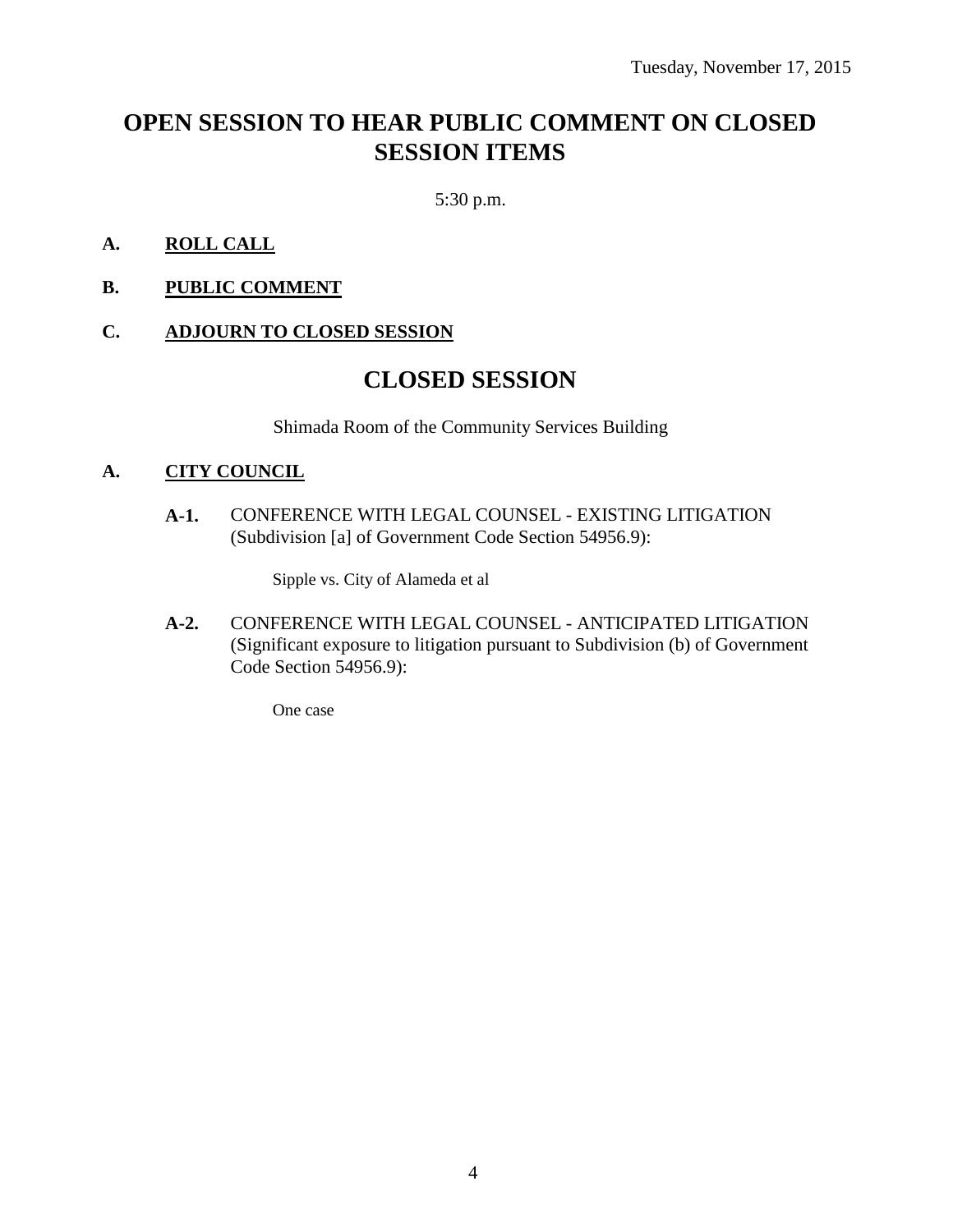# **SPECIAL JOINT POWERS FINANCE AUTHORITY/RICHMOND CITY COUNCIL**

6:00 p.m.

#### **A. ROLL CALL**

#### **B. STATEMENT OF CONFLICT OF INTEREST**

#### **C. OPEN FORUM FOR PUBLIC COMMENT**

#### **D. RESOLUTION**

**D-1.** ADOPT (1) a resolution of the Richmond Joint Powers Financing Authority authorizing the issuance, sale and deliver of not to exceed \$40,000,000 of Lease Revenue Bonds; approving the forms of and authorizing the execution and delivery of a Trust Agreement, a Site Lease, a Facility Lease, a Bond Purchase Contract, and an Official Statement; authorizing forms of Termination Agreements and directing the termination of an Interest Rate Swap and Option on Interest Rate Swap associated with the Richmond Joint Powers Financing Authority's Lease Revenue Refunding Bonds (Civic Center Project), Series 2009; and approving the taking of all necessary actions in connection therewith, and (2) ADOPT a resolution of the City Council approving the issuance of not to exceed \$40,000,000 aggregate principal amount of the Richmond Joint Powers Financing Authority's Lease Revenue Bonds, authorizing the forms and directing the execution and delivery of a site lease, a facility lease, a bond purchase contract, an official statement, and a continuing disclosure agreement; authorizing forms of termination agreements and directing the termination of an interest rate swap and option on interest rate swap associated with the Richmond Joint Powers Financing Authority's Civic Center Lease Revenue Bonds Series 2009; authorizing a novation of two interest rate swaps associated with the City's Pension Funding Bonds Series 2005B-1 and Series 2005B-2, directing the execution of an amended and restated schedule and two confirmations related thereto; and approving the taking of all necessary actions in connection therewith - Finance Department (Belinda Warner 620-6754).

### **E. ADJOURNMENT**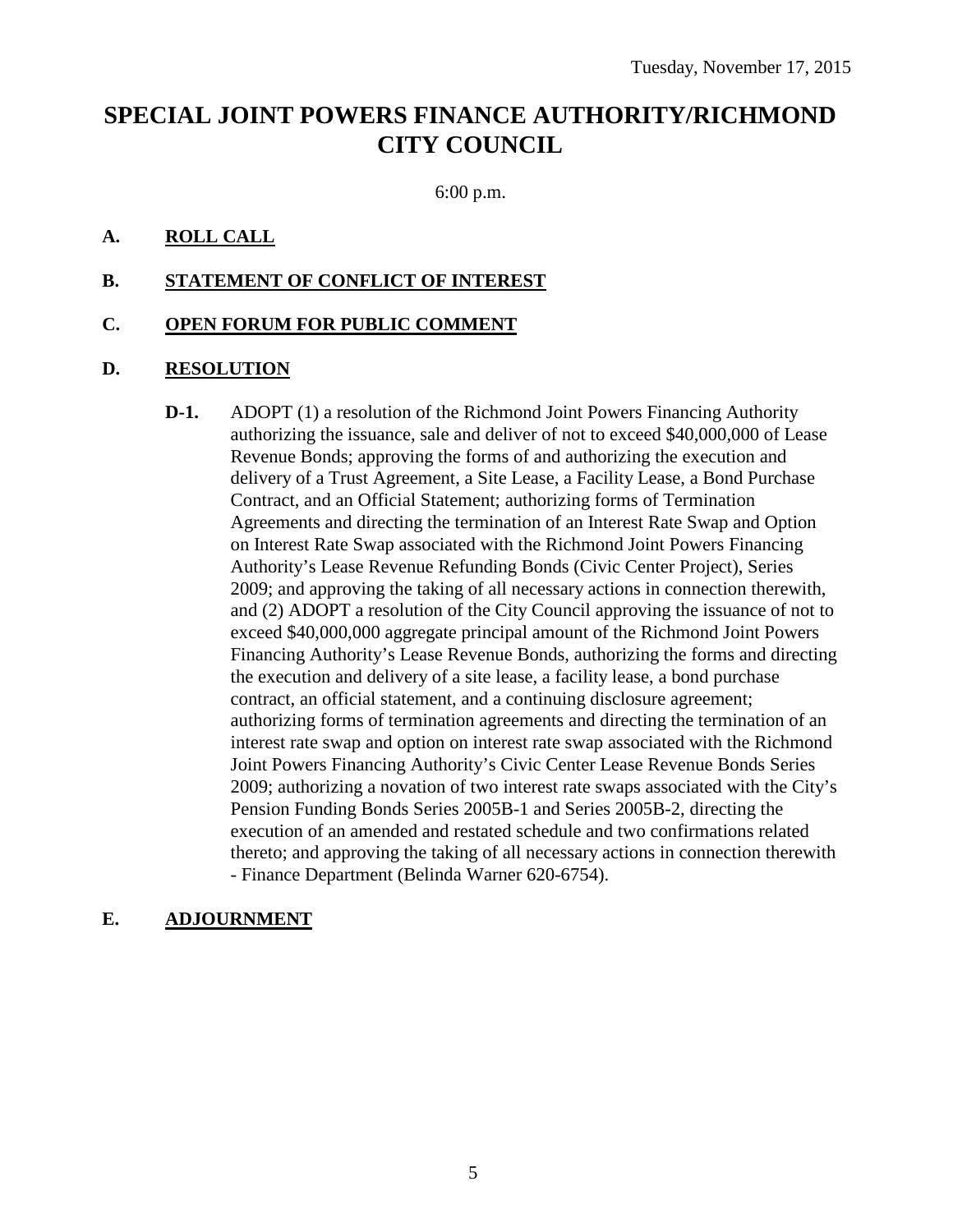# **MEETING OF THE SUCCESSOR AGENCY TO THE RICHMOND COMMUNITY REDEVELOPMENT AGENCY AND RICHMOND CITY COUNCIL**

6:30 p.m.

- **A. PLEDGE TO THE FLAG**
- **B. ROLL CALL**
- **C. STATEMENT OF CONFLICT OF INTEREST**
- **D. AGENDA REVIEW**
- **E. REPORT FROM THE CITY ATTORNEY OF FINAL DECISIONS MADE DURING CLOSED SESSION**
- **F. REPORT FROM THE CITY MANAGER**
- **G. OPEN FORUM FOR PUBLIC COMMENT**

#### **H. SUCCESSOR AGENCY TO THE RICHMOND COMMUNITY REDEVELOPMENT AGENCY CONSENT CALENDAR**

**H-1.** ADOPT a resolution approving an amendment to the contract with Municipal Resources Group, LLP, for the services of Mr. Alan Wolken in support of Successor Agency real property transactions, including the Miraflores Housing Project, the Richmond Transit Village, and the state-required Long Range Property Management Plan for Successor Agency-owned properties, increasing the payment limit by \$116,640 to an as-amended total of \$126,640 and for a term extending to June 30, 2016, with one annual renewal option not to exceed \$155,520 and extending to June 30, 2017 - Successor Agency (Chadrick Smalley 412-2067).

#### **I. CITY COUNCIL CONSENT CALENDAR**

**I-1.** APPROVE an amendment to the legal services agreement with Shartsis Friese LLP to represent the City, and City-related entities', interests in litigation with Menlo Capital, the buyer of the Westridge Apartments. The term of the amendment shall expire on December 31, 2016, and shall have a not to exceed \$100,000 payment limit - City Attorney's Office (Bruce Reed Goodmiller 620- 6509).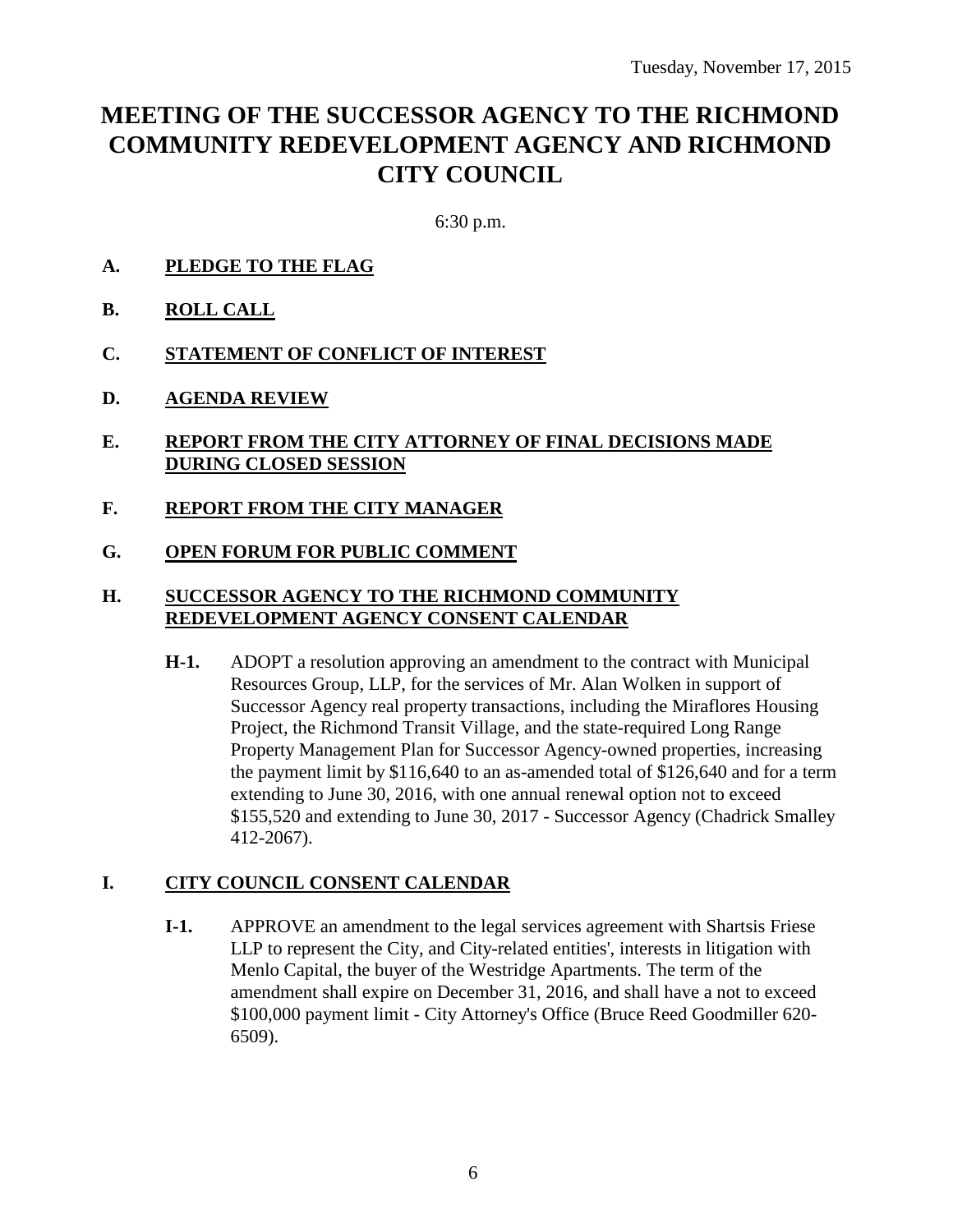- **I-2.** APPROVE a contract with Industrial Safety Supply Corporation to provide testing, inspections, repairs and maintenance of approximately 335 Scott masks, air-paks, and self-contained breathing apparatus (SCBA) cylinders, in an amount not to exceed \$49,950 for a three-year term ending October 31, 2018 - Fire Department (Chief Adrian Sheppard 307-8041).
- **I-3.** APPROVE a contract with BLD Consulting to provide data management planning, configuration, customization, and training related to the Fire Department's Fire Records Management System (FireRMS) in an amount not to exceed \$42,000 for a three-year period ending October 31, 2018 - Fire Department (Chief Adrian Sheppard 307-8041).
- **I-4.** APPROVE a contract with DP Security, LLC (DP Security) to provide security services to former Naval Fuel Depot Point Molate for an interim period from July 1, 2015, through December 31, 2015, with an option to extend the contract on a month-to-month basis for an additional two month period, for a total amount not to exceed \$175,720.08 - City Manager's Office (Bill Lindsay 620-6512).
- **I-5.** REVIEW and APPROVE the City's Investment and Cash Balance Report for the month of September 2015 - Finance Department (Belinda Warner/Tracey Angelo 620-6750).
- **I-6.** APPROVE an extension to the lease of the property located at 500 23rd Street, Richmond, CA to be used for RichmondBUILD and Project FLOW job training activities. The extended lease period is July 1, 2015 through March 31, 2016. The leasing fee is \$5,000 per month for a total amount will not to exceed \$45,000 - Employment and Training Department (Sal Vaca 307-8023/Fred Lucero 621- 1562).
- **I-7.** APPROVE the first amendment to the Remediation and Abatement agreement with Performance Abatement Services to complete the cleanup of spilled oil containing polychlorinated biphenyl as required by the Toxic Control Substance Act, increasing the amount by \$210,000 to a total not to exceed \$810,640 - Port Department (Jim Matzorkis 215-4600).
- **I-8.** ADOPT a resolution approving a 3% annual cost of living increase, in addition to the 2% minimum cost of living increase, for the recipients of the General Pension Fund, for a total annual cost of living increase of 5% for these recipients - Finance Department (Belinda Warner/Susan Segovia 307-8022).
- **I-9.** ADOPT a resolution approving a Letter of Agreement between the City of Richmond and Veolia Water North America for the operation and maintenance of the Moody Underpass Pump Station on a periodic month-to-month basis for a period of no more than four (4) months, subject to termination by either party upon thirty days prior to written notice in an amount not to exceed \$6,601 per month - Utilities Department (Ryan Smith 620-5486).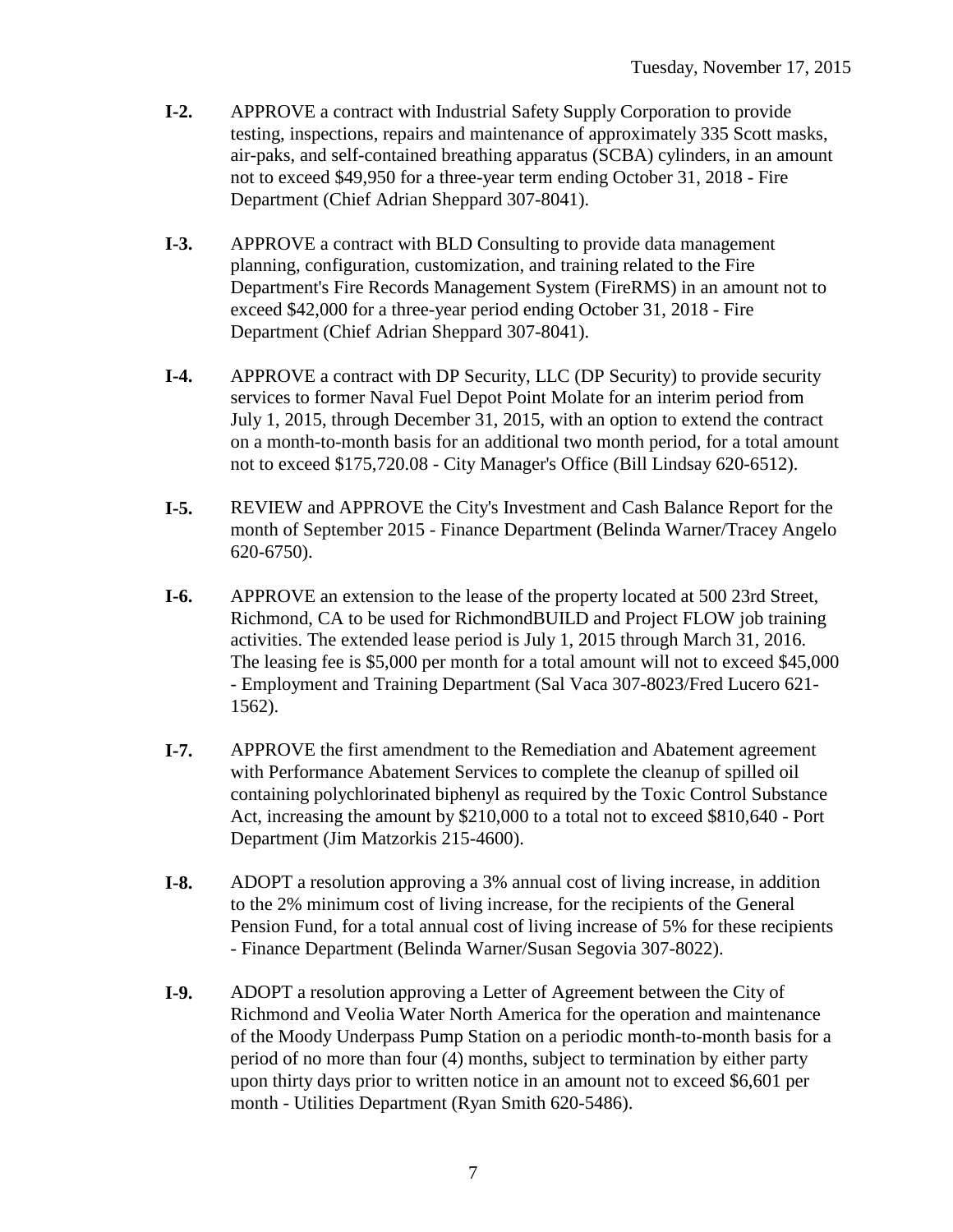- **I-10.** APPROVE the minutes of the regular City Council meeting held Tuesday, October 27, 2015 - City Clerk's Office (Pamela Christian 620-6513).
- **I-11.** APPROVE an amendment to the agreement between Cities of Service and the City of Richmond for provision of a Volunteer in Service to America (VISTA) position to support the Love Your Block initiative - City Manager's Office (Bill Lindsay/Rochelle Monk 620-6512).
- **I-12.** APPROVE in concept the relocation of the fire training facility from 3506 Cutting Boulevard to the Maritime Safety and Security Center operated by the California Maritime Academy, located at 756 West Gertrude Avenue in Richmond, and subsequent sale of the vacated property on Cutting Boulevard - Fire Department (Adrian Sheppard 307-8041).
- **I-13.** PROCLAMATION honoring the life and legacy of Lonnie C. Washington, Jr. Mayor Tom Butt (620-6503) and Councilmember Nat Bates (620-6743).
- **I-14.** APPROVE a resolution of the City Council of the City of Richmond supporting the reactivation and reformation of the Urban Forest Advisory Committee - Mayor Tom Butt (620-6503).
- **I-15.** APPROVE a contract with the City Manager that will provide for: (1) an extended four-year term from February 14, 2016, to February 13, 2020; (2) postpone a previously agreed to 6% salary increase but grant annual two percent (2%)deferred salary increases to his then current salary, effective July 1st of the applicable fiscal year, up to a maximum of three such two percent (2%) increases over the life of the Contract; and (3) authorize such salary increases upon the occurrence of one or more designated triggers for any given Fiscal Year from Fiscal Years 2015/2016 through 2019/2020 - Mayor Tom Butt (620-6502).
- **I-16.** APPROVE participation by the City of Richmond in a Technical Assistance Panel on the development of Pt. Molate to be conducted by the Urban Land Institute (ULI) and funded by the Trust for Public Land (TPL), as recommended by the Point Molate Citizens Advisory Committee (PMCAC) -- Mayor Tom Butt, Councilmember Gayle McLaughlin, Councilmember Eduardo Martinez.

### **J. RESOLUTIONS**

**J-1.** ADOPT a resolution opposing the Trans Pacific Partnership (TPP) Agreement, the Trans-Atlantic Free Trade Agreement (TAFTA) and the Trade in Services Agreement (TiSA) in their current forms as a supplement to City of Richmond Resolution 17-15 - Councilmember Gayle McLaughlin (620-5431).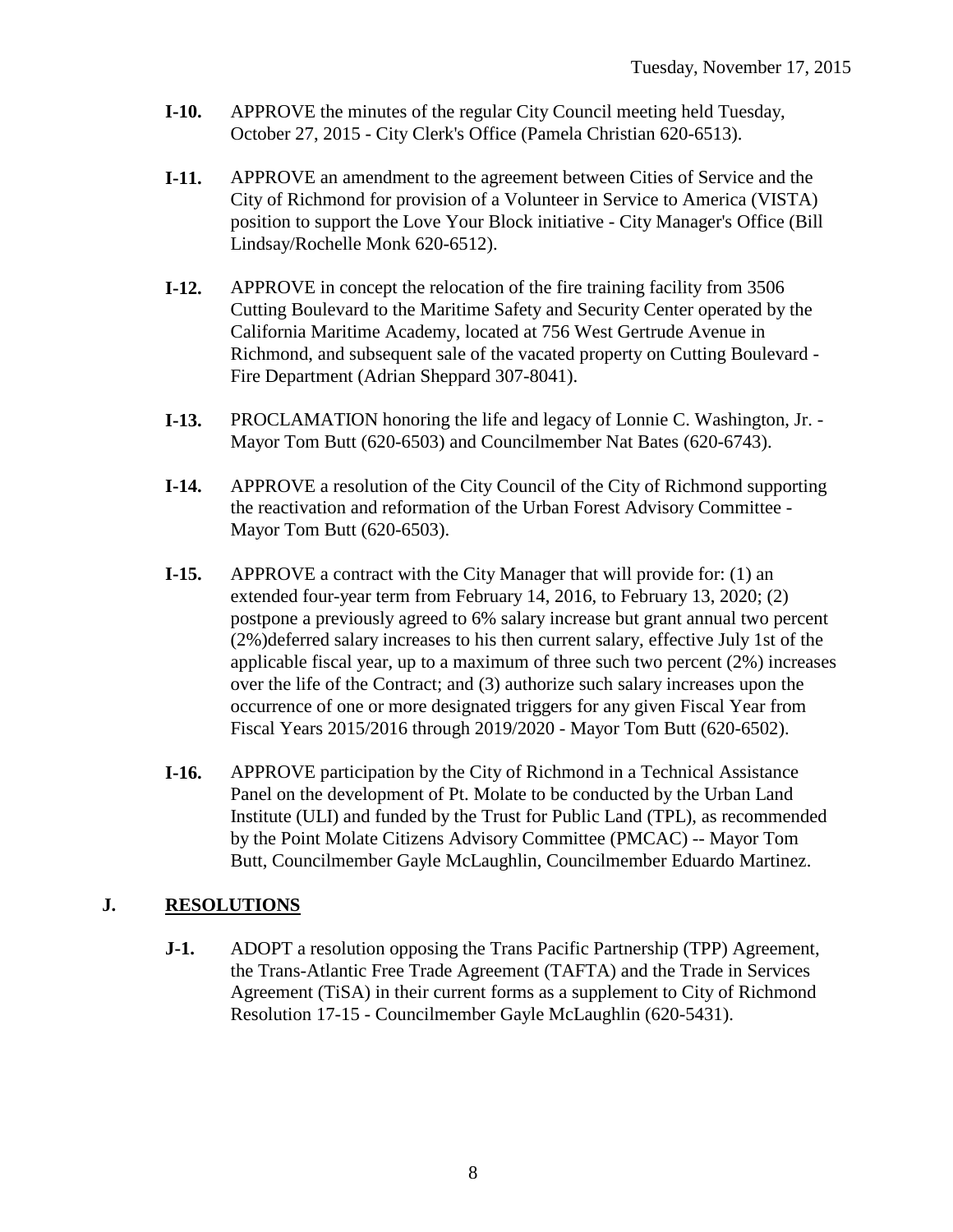**J-2.** ADOPT a resolution directing staff, when placing an item on the agenda, to: 1) disclose a one year history of contract awards by the department, 2) disclose a three year history of contracts awarded to the vendor by the department, 3) include a list of change orders submitted by the vendor, and approved by the city, 4) summarize the competing initial bids, including the local sourcing status of those bids, when council approval is requested for a change order - Councilmembers Eduardo Martinez and Vinay Pimplé (620-6581).

### **K. ORDINANCES**

**K-1.** RECEIVE the Health in All Policies (HiAP) Annual Report and INTRODUCE an ordinance (first reading) amending certain provisions of Richmond Municipal Code Chapter 9.15, Health in All Policies, relating to definitions and frequency of reporting - City Manager's Office (Bill Lindsay/Shasa Curl 620-6512).

### **L. COUNCIL AS A WHOLE**

- **L-1.** DISCUSS and APPROVE specific policy options pertaining to the Richmond Promise with respect to school eligibility and award amounts and PROVIDE direction to staff - City Manager's Office (Bill Lindsay 620-6512). **This item was continued from the October 27, 2015, meeting. FOR COUNCIL DELIBERATION AND DETERMINATION ONLY.**
- **L-2.** RECEIVE a report regarding the impacts of the initiative to amend the Richmond General Plan 2030 to allow a 59 unit single family detached project on a site south of the intersection of Marina Way South and Hall Drive (the "Initiative") ordered by the City Council on September 22, 2015, pursuant to Election's Code 9212; and either (a) ADOPT the Initiative by ordinance, without alteration; OR (b) immediately order a special election pursuant to subdivision (a) of Section 1405 at which time the Initiative shall be submitted to the voters, most likely at the June 7, 2016, Presidential Primary election - City Clerk's Office (Pamela Christian 620-6513).
- **L-3.** DIRECT staff to review current "best practices" to improve compatibility in transitional areas of zoning districts such that land use permit standards in commercial and industrial areas reflect current best regulatory standards while providing industrial uses with adequate opportunity and reasonable time to adapt to upgraded operating standards - Councilmember Gayle McLaughlin (620- 5431).